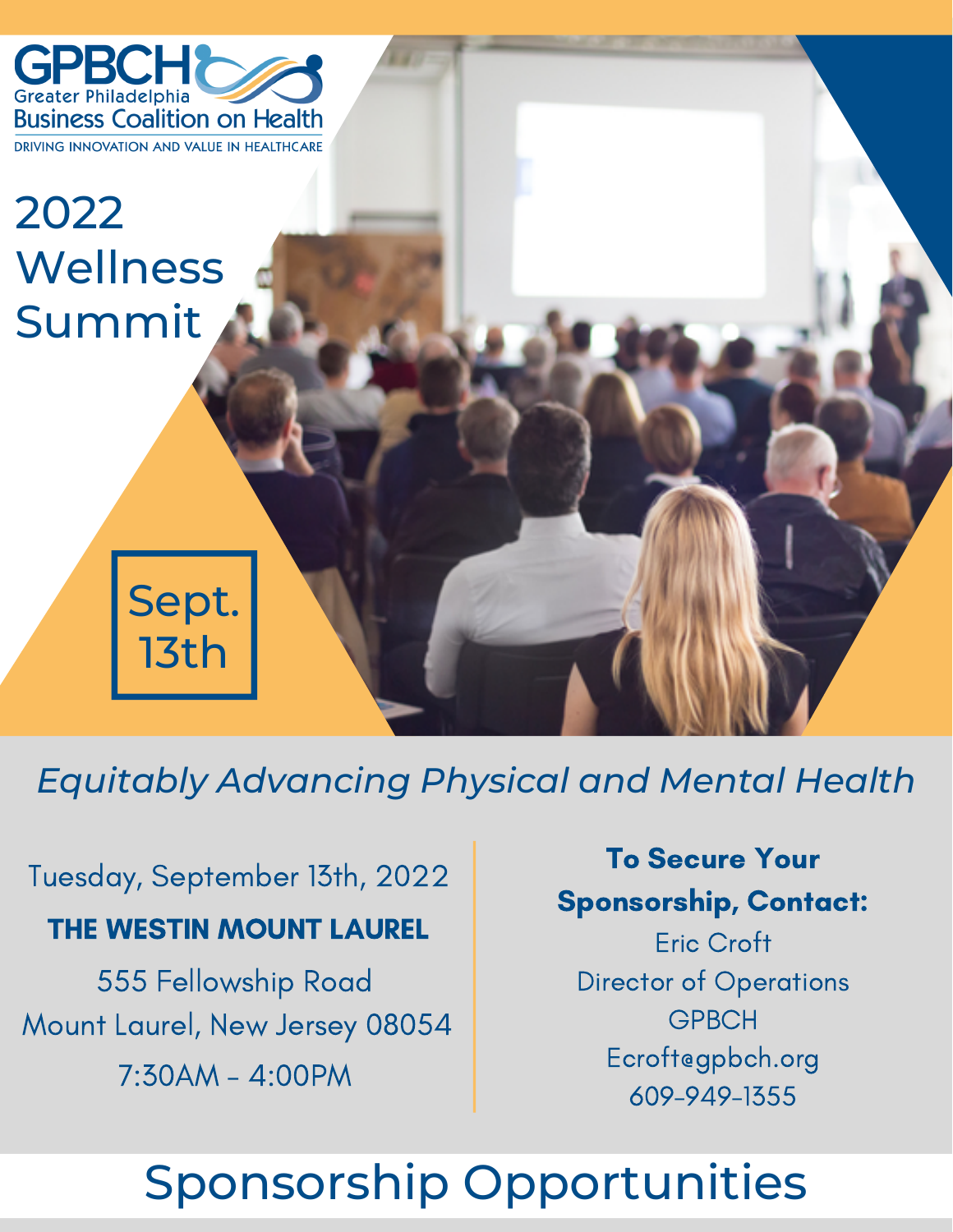# Sponsorship Levels

### Platinum Level \*(3) Slots Available\*

- Opportunity to Sponsor a Program Session with an Employer Case Study & Speaker Identified by Sponsor
- **.** Includes Session Introduction
- Exhibit Table
- Logo Recognition Scrolling Reel & Agenda
- Recognition Post of Sponsorship on GPBCH Social Media Account
- (3) Complimentary Registrations
- Include (2) Printed Materials in Registration Packets
- Pre & Post Conference Attendance List (Includes First/Last Name, Title, Company)

### GPBCH Member Price - \$6,500 Non-Member Price - \$8,000

# Gold Level \*(4) Slots Available\*

- 5 Minute Intro w/up to 2 Slides
- Exhibit Table
- Logo Recognition Scrolling Reel & Agenda
- Recognition Post of Sponsorship on GPBCH Social Media Account
- (3) Complimentary Registrations
- Include (2) Printed Materials in Registration Packets
- Pre & Post Conference Attendance List (Includes First/Last Name, Title, Company)

### GPBCH Member Price - \$4,500 Non-Member Price - \$5,500

## Silver Level \*Limited Slots Available\*

- Exhibit Table
- Logo Recognition Scrolling Reel & Agenda
- Recognition Post of Sponsorship on GPBCH Social Media Account
- (2) Complimentary Registrations
- Include (2) Printed Materials in Registration Packets
- Pre & Post Conference Attendance List (Includes First/Last Name, Title, Company)

### GPBCH Member Price - \$3,000 Non-Member Price - \$4,000

### Bronze Level

- Logo Recognition Scrolling Reel & Agenda
- (1) Complimentary Registration
- Include (1) Printed Material in Registration Packets
- Pre & Post Conference Attendance List (Includes First/Last Name, Title, Company)

GPBCH Member Price - \$1,000 Non-Member Price - \$1,500